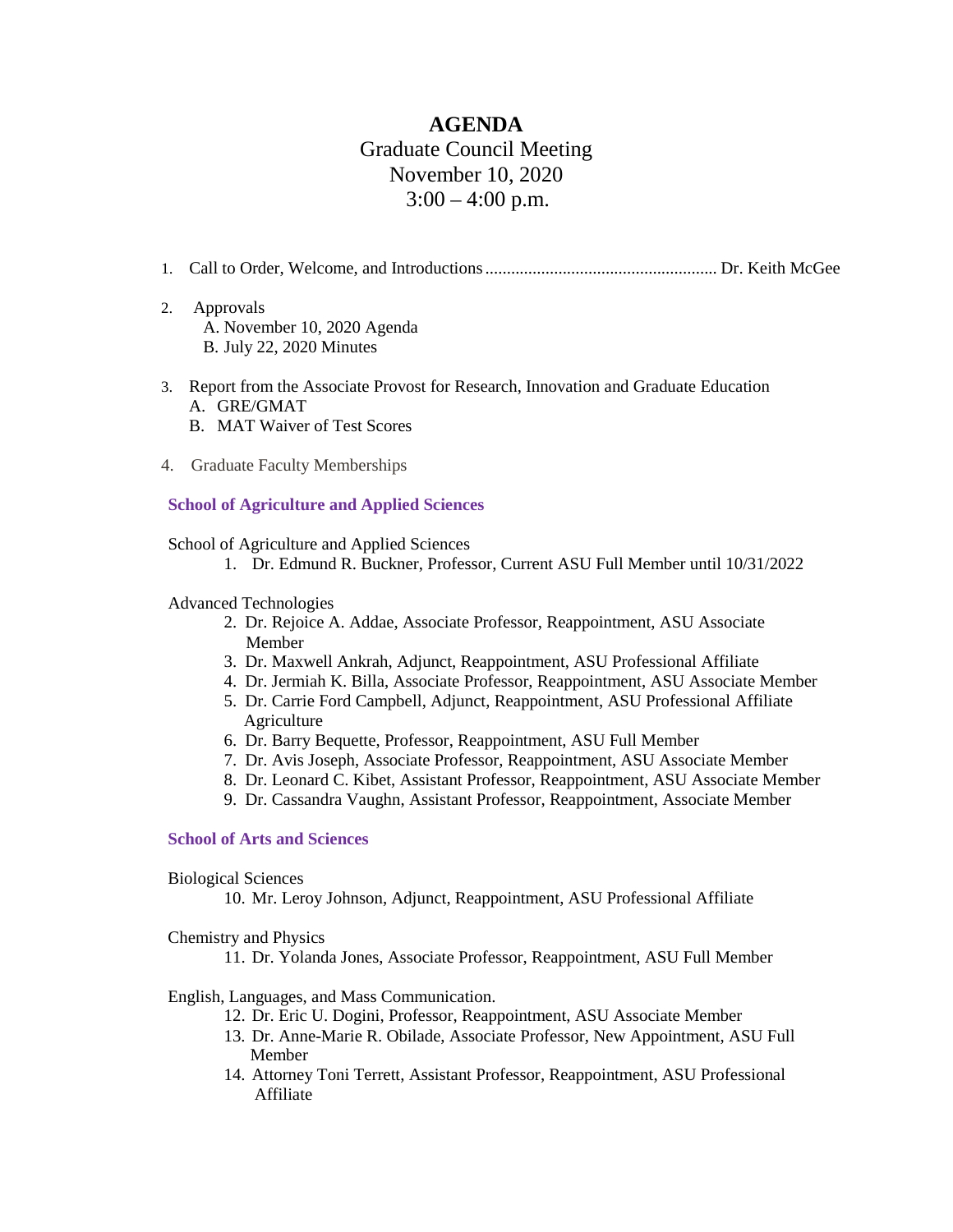#### Fine Arts

- 15. Dr. David Miller, Professor, Reappointment, ASU Full Member
- 16. Dr. Jessie Primer, Adjunct, New Appointment, ASU Professional Affiliate

Social Sciences

- 17. Dr. Stephen Hall, Adjunct, Reappointment, ASU Professional Affiliate
- 18. Dr. Vitalis Ibeanacho, Professor, Reappointment, ASU Full Member
- 19. Dr. Alaba Oludare, Adjunct, Reappointment, ASU Professional Affiliate

#### **School of Business**

- 20. Mrs. Marcharie Chambliss, Adjunct, Reappointment, ASU Professional Affiliate
- 21. Dr. Tamia Herndon, Adjunct, New Appointment, ASU Professional Affiliate
- 22. Mrs. Sharon Igwebuike, Adjunct, New Appointment, ASU Professional Affiliate
- 23. Mrs. Elena Kabanova, Adjunct, New Appointment, ASU Professional Affiliate
- 24. Dr. Benedict Udemgba, Professor, Reappointment, ASU Full Member
- 25. Dr. Tim Wilson, Adjunct, Reappointment, ASU Professional Affiliate
- 26. Dr. Gregory Winter, Associate Professor, New Appointment, ASU Associate Member

#### **School of Education and Psychology**

School of Education and Psychology

27. Dr. Malinda Butler, Professor, Reappointment, ASU Full Member

Education and Psychology

- 28. Dr. Edward Buck, Adjunct, New Appointment, ASU Professional Affiliate
- 29. Dr. LaShundia Carson, Professor, Reappointment, ASU Full Member
- 30. Dr. Katherine Clark, Adjunct, New Appointment, ASU Professional Affiliate
- 31. Dr. LaToya Hart, Adjunct, Reappointment, ASU Professional Affiliate
- 32. Dr. Janice Moore Hopkins, Adjunct, New Appointment, ASU Professional Affiliate
- 33. Dr. Felicia McGowan, Assistant Professor, Reappointment, ASU Associate Member
- 34. Dr. April O. Miley, Assistant Professor, Reappointment, ASU Full Member
- 35. Dr. Maxine Moorehead, Adjunct, Reappointment, ASU Professional Affiliate
- 36. Dr. Helen Wyatt, Adjunct, Reappointment, ASU Professional Affiliate

Health, Physical Education and Recreation

- 37. Mr. David Kell Brooks, Adjunct, Reappointment, ASU Professional Affiliate
- 38. Attorney Brummett, Adjunct, Reappointment, ASU Professional Affiliate
- 39. Dr. Jason Cable, Adjunct, Reappointment, ASU Professional Affiliate
- 40. Dr. Dongwook Cho, Assistant Professor, Reappointment, ASU Associate Member
- 41. Dr. Dewayne Middleton, Adjunct, Reappointment, ASU Professional Affiliate
- 42. Dr. Tiese Roxbury, Adjunct, Reappointment, ASU Professional Affiliate
- 43. Dr. Johnny D. Thomas, Associate Professor, Reappointment, ASU Full Member
- 44. Mrs. Elizabeth Emily Wollett, Adjunct, Reappointment, ASU Professional Affiliate